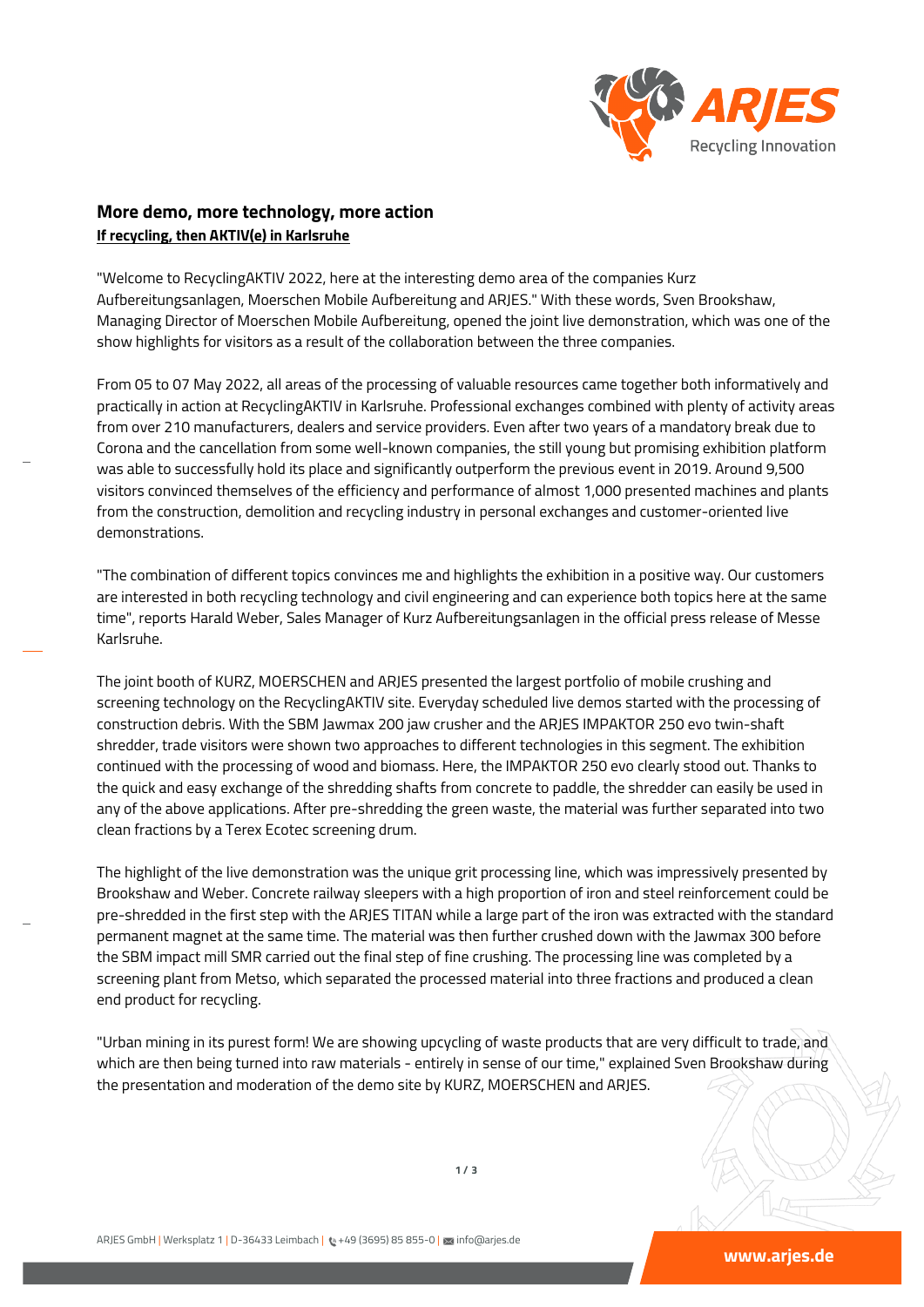

The entire ARJES team would like to thank its sales partners Kurz and Moerschen as well as the fantastic team of organisers behind the scenes of this exhibition for an impressive and successful RecyclingAKTIV 2022. We are already looking forward to the next event in Karlsruhe.

Press release: 17.05.2022 Editor: Martin Priewe (ARJES GmbH) Fotos: Michaela Müller (ARJES GmbH)



Harald Weber and Sven Brookshaw moderate the demonstration at the joint booth of Kurz, Moerschen and ARJES



Construction waste processing with the IMPAKTOR 250 evo live at RecyclingAKTIV 2022



Green waste processing with the IMPAKTOR 250 evo and the Terex Ecotec live at RecyclingAKTIV 2022



Enthusiastic visitors at the demonstrations of the ARJES, SBM and Metso machines